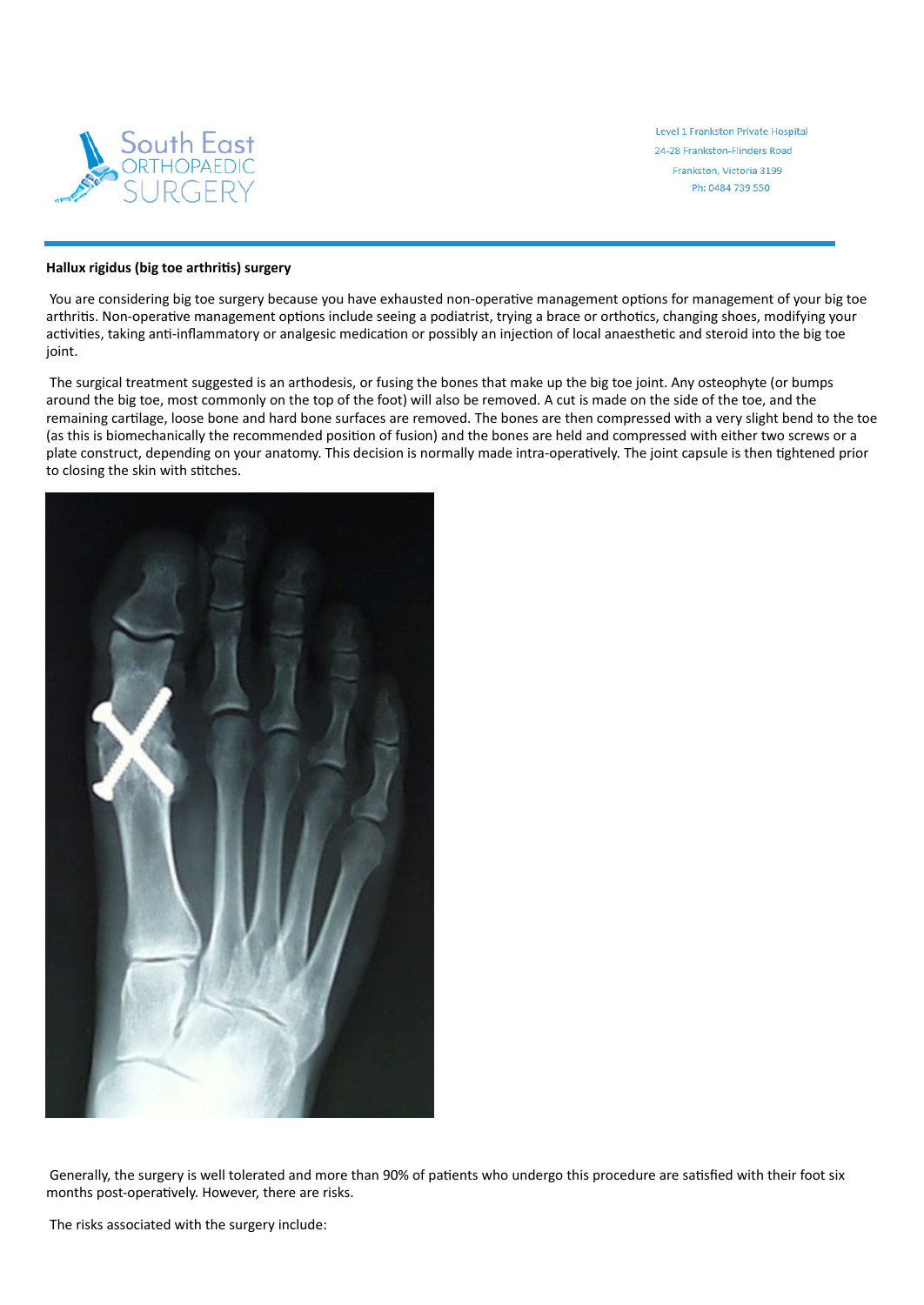## **Infection**

This can range from a superficial wound infection (which is quite common) to a severe infection that may require multiple surgeries to washout out the bacteria and potentially need to remove the metal. In the setting of infection, you may also require antibiotics which can range from a five day course of tablets (most common) to a six week, or longer, period of intravenous antibiotics. This severe infection is very rare. There is a very, very small chance that should the infection not be able to be controlled with surgery and/or antibiotics you may require an amputation, although this is highly unusual.

## **Fracture**

If you have a fall, or even a simple stumble, you can fracture around where the cuts of the bone are made to fuse the big toe. This may require further surgery to fix the fracture, which can be difficult.

### **Pain**

Any foot surgery can be painful. You will be given analgesia by your anaesthetist and you are encouraged to ask for more pain relief if you feel this is not adequate. Your foot can be sore for up to three months, or rarely longer. Very rarely, patients can have ongoing, nonspecified soft tissue pain despite normal investigations and a good fusion, alignment of the toe and position of the metalware.

## **Swelling**

Your foot can swell for many months and you may initially have difficulty finding shoes that fit due to the swelling, even with the bumps removed. Swelling is normal and can take six months to dissipate, especially if you return to work or spend a lot of time on your feet.

### **Numbness or nerve irritation**

There are several tiny nerves that are in the area of the surgery. Occasionally these can be damaged resulting in numbness or uncomfortable tingling around the scar or in the big toe itself. This usually resolves within a few months, but very rarely can be permanent.

## **Non‑union**

Taking away the cartilage, and encouraging the bones to heal, requires compression and stability, good blood supply and appropriate post-operative rehabilitation. In approximately 5% of cases, the fusion 'doesn't take' and the big toe remains as two separate bones. The chance of this occurring is up to five times higher if you are a smoker. It is strongly advised you stop smoking before your surgery. If the bones do not unite, sometimes revision surgery is required which generally requires a bone graft and fixation with a plate.

### **Prominent metalware**

Sometimes the screws and/or plate used to fuse the toe are prominent, especially in a small thin feet. The metalware can be removed once bony union has occurred - usually after six to twelve months.

### **Transfer arthris**

In some cases, particularly if the fusion is performed at a young age, the joints near the big toe (interphalangeal joint and tarsometatarsal joints) can become arthritic as they compensate for the lack of movement. These can also be treated with a fusion if required, but you can notice more stiffness in the foot.

### **Shortening**

The big toe needs to be shortened by a few millimetres to allow compression and bone healing. In some cases, the toe may be shortened before the operation due to bone loss and may be noticeabley shortened following the procedure. In some cases, this can cause metatarsalgia (or pain underneath the foot) as the lesser toes compensate. This can usually be managed with orthotics but very occasionally needs revising with a lengthening procedure.